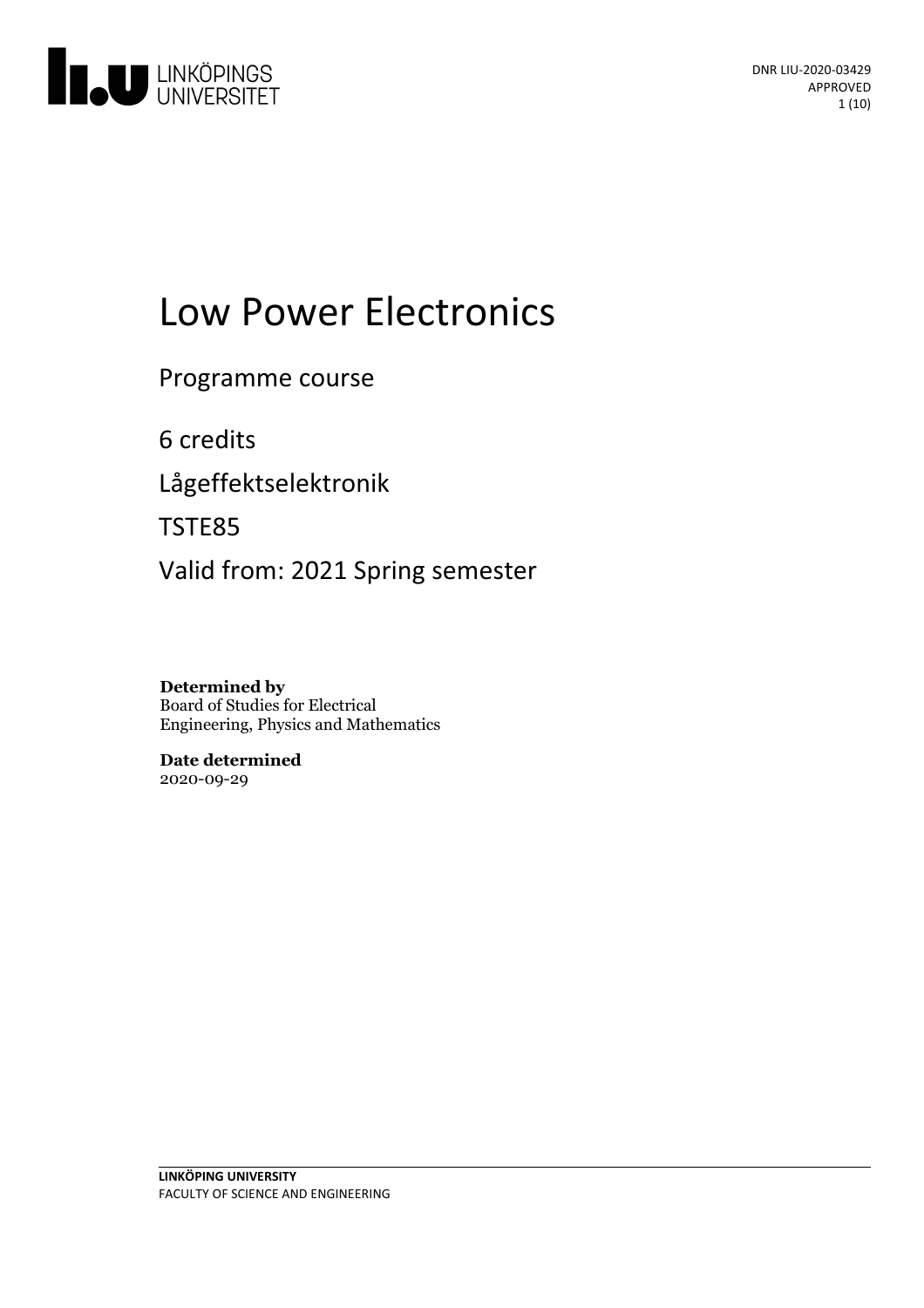# Main field of study

Electrical Engineering

Course level

Second cycle

# Advancement level

A1X

# Course offered for

- Master's Programme in Electronics Engineering
- Computer Science and Engineering, M Sc in Engineering
- Electronics Design Engineering, M Sc in Engineering
- Applied Physics and Electrical Engineering International, M Sc in Engineering
- Applied Physics and Electrical Engineering, M Sc in Engineering

# **Prerequisites**

Comprehension on basic electrical theory. Comprehension and skill in digital circuit design.

# Intended learning outcomes

The course aims at providing knowledge on the design of electronics systems with low power consumption. After the course is completed the students should be able to perform the following:

- comprehend sources and principles of power and energy dissipation
- use methods and tools on different abstraction levels from systems and algorithms down to circuits
- design systems with low energy dissipation
- estimate and optimise power and energy dissipation.

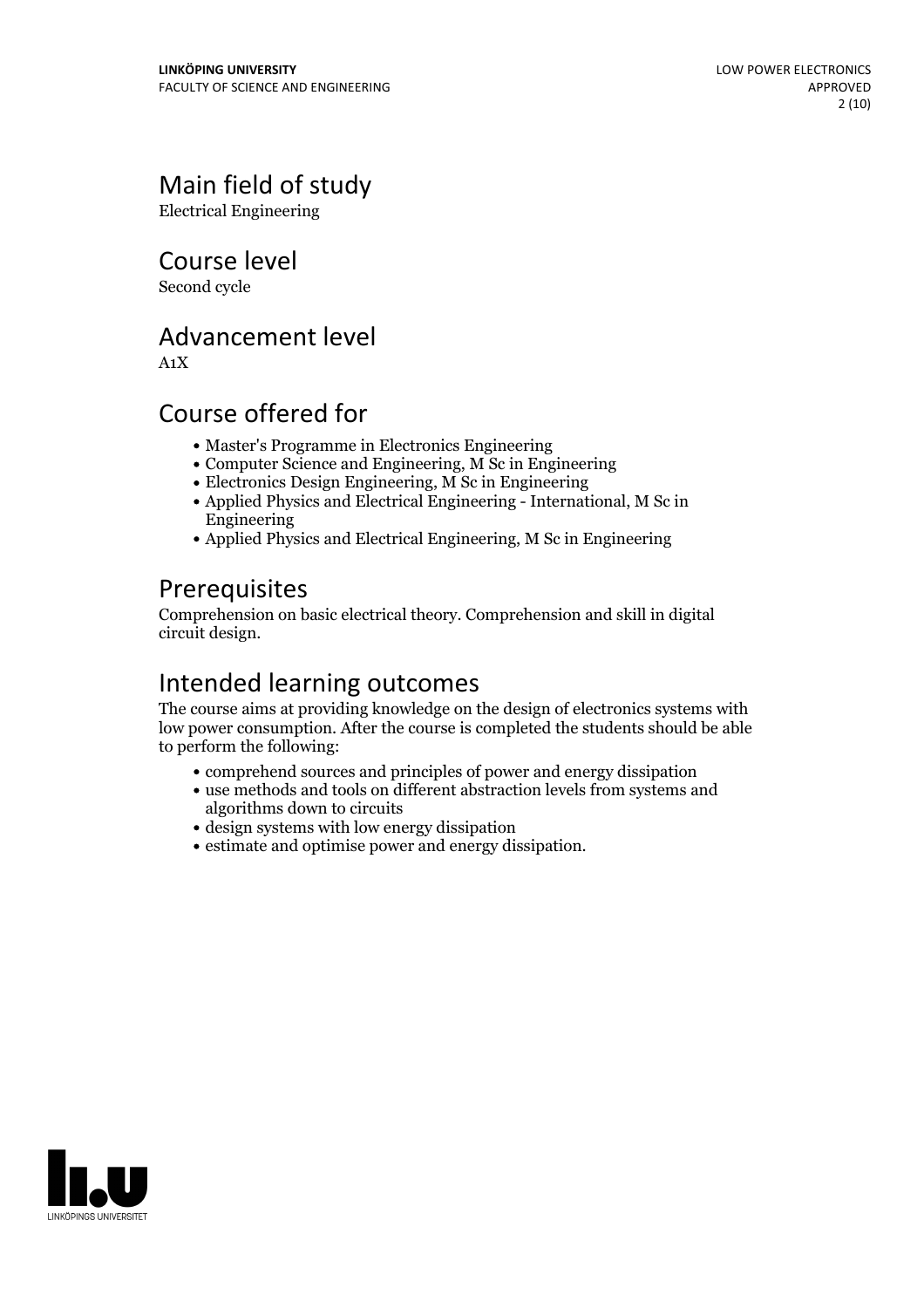# Course content

The lectures, exercises, laboratory work and project work treat the following subjects:

- power dissipation in CMOS circuits
- physical bounds on low power
- switch activity and switched capacitance
- power estimation on different abstraction levels
- methods and tools for power estimation
- strategies for power optimisation
- influence of supply voltage scaling and threshold voltage scaling on delay and power consumption
- multiple threshold voltage techniques
- delay balancing to minimise glitches
- synthesis of state machines
- clock distribution
- layout optimisation
- design of CMOS circuits for low supply voltages
- energy recovery in CMOS circuits
- power management: gating the clock, power down, and asynchronism
- algorithms for low power and algorithm transformations on different abstraction levels, and data dependency
- architectures for low power
- arithmetics for low power
- system partitioning
- programming for low power consumption.

# Teaching and working methods

The course consists of lectures, and in connection to those, exercises, laboratory and a small project work.

# Examination

| UPG1             | Project             | 1.5 credits | U.G        |
|------------------|---------------------|-------------|------------|
| TEN <sub>1</sub> | Written examination | 4.5 credits | U, 3, 4, 5 |

The examination problems test the student's comprehension on power and energy dissipation aswell as the skill of applying methods for optimisation on different abstraction levels from system and algorithm levels down to circuits. Three laboratory work passes demonstrate CAD tools for low power optimisation of systems. A small project on power estimation and optimisation should be completed. The project work is examined by a written report.

## Grades

Four-grade scale, LiU, U, 3, 4, 5

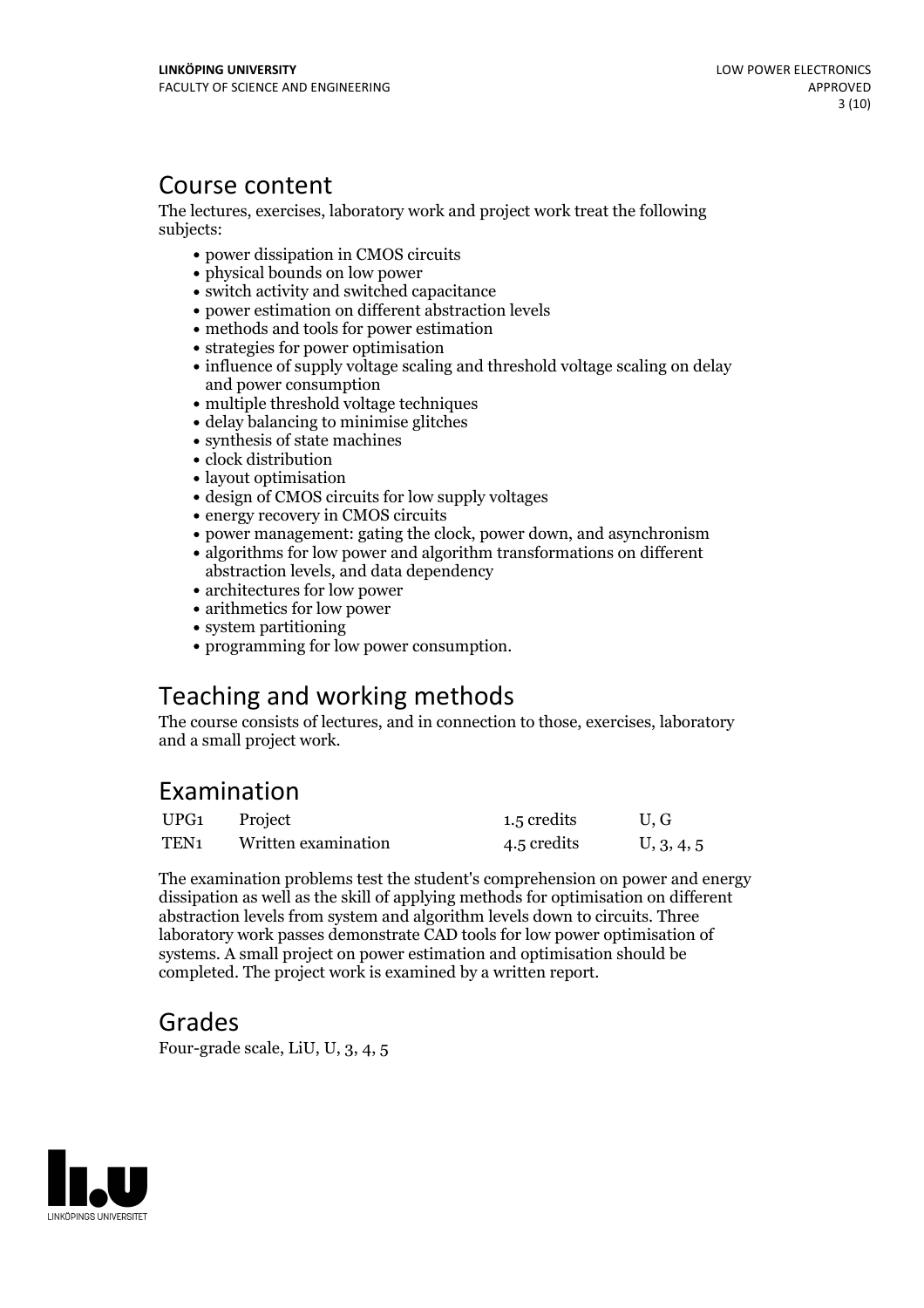# Other information

#### **About teaching and examination language**

The teaching language is presented in the Overview tab for each course. The examination language relates to the teaching language as follows:

- If teaching language is Swedish, the course as a whole or in large parts, is taught in Swedish. Please note that although teaching language is Swedish, parts of the course could be given in English. Examination language is
- Swedish.<br>• If teaching language is Swedish/English, the course as a whole will be taught in English if students without prior knowledge of the Swedish language participate. Examination language is Swedish or English
- (depending on teaching language).<br>
 If teaching language is English, the course as a whole is taught in English.<br>
Examination language is English.

#### **Other**

The course is conducted in a manner where both men's and women's

experience and knowledge are made visible and developed. The planning and implementation of <sup>a</sup> course should correspond to the course syllabus. The course evaluation should therefore be conducted with the course syllabus as a starting point.

### Department

Institutionen för systemteknik

## Director of Studies or equivalent

Mikael Olofsson

### Examiner

Mark Vesterbacka

### Course website and other links

<http://www.isy.liu.se/edu/kurs/TSTE85/>

### Education components

Preliminary scheduled hours: 60 h Recommended self-study hours: 100 h

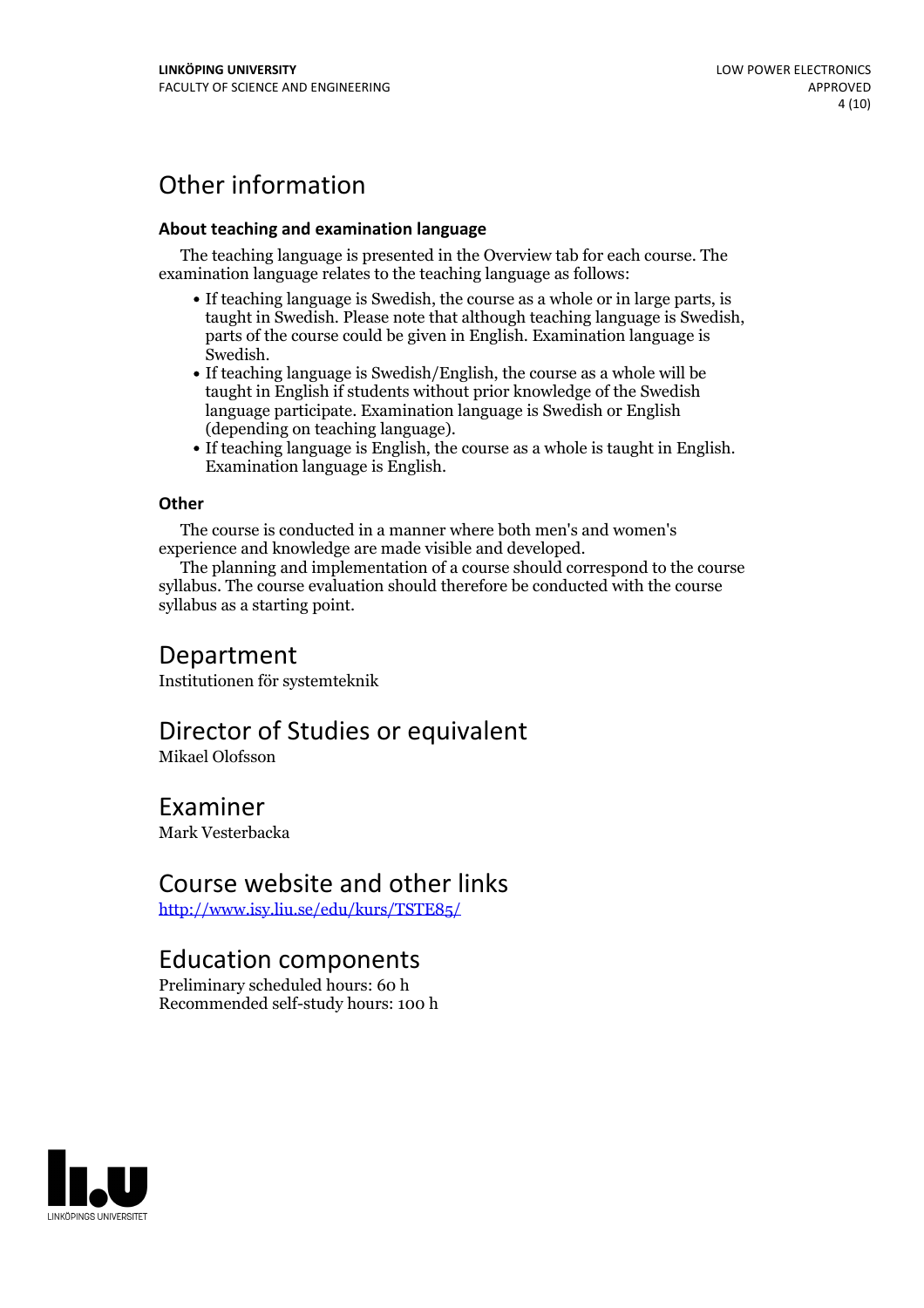# Course literature

**Articles**

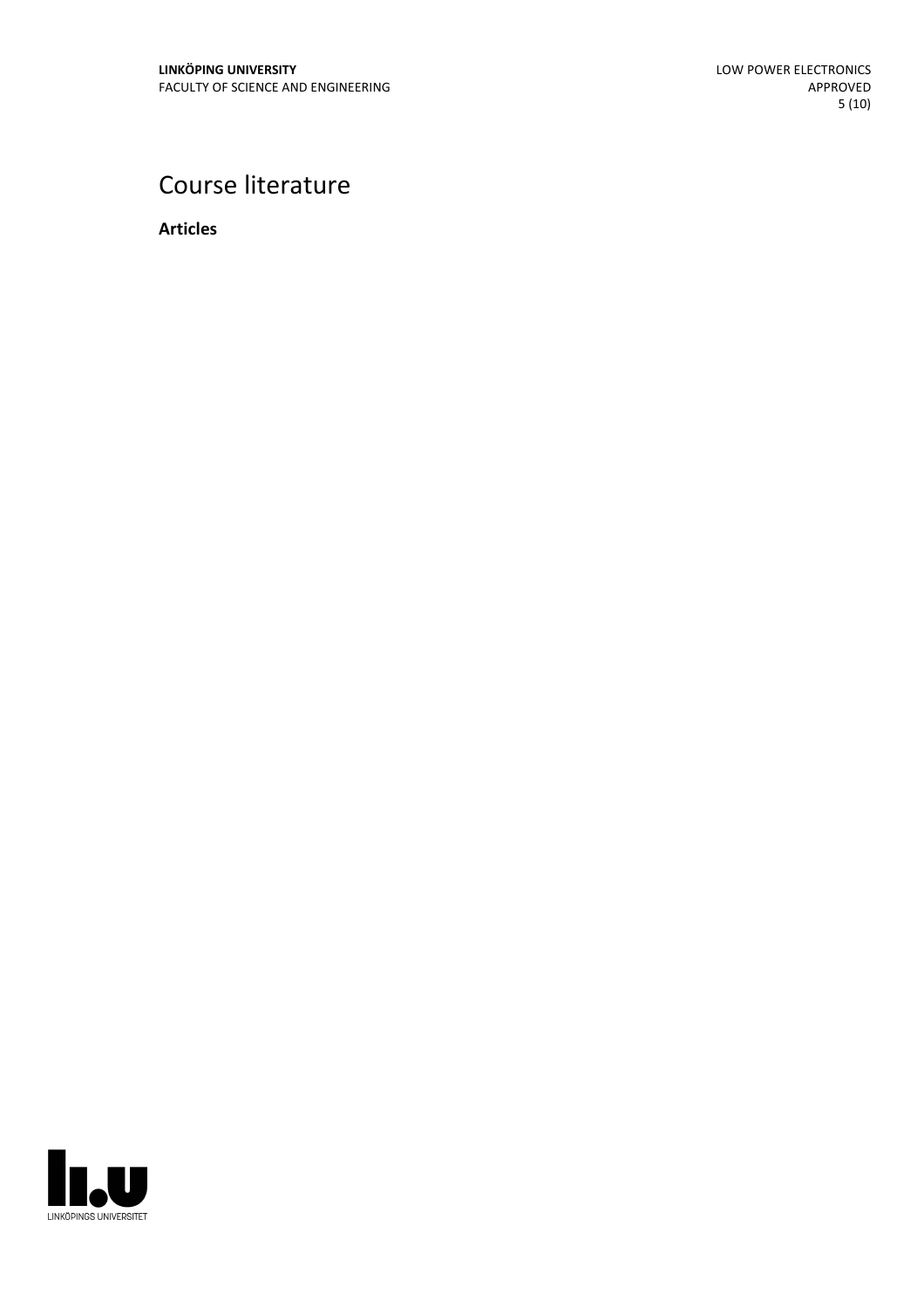# **Common rules**

### **Course syllabus**

A syllabus must be established for each course. The syllabus specifies the aim and contents of the course, and the prior knowledge that a student must have in order to be able to benefit from the course.

### **Timetabling**

Courses are timetabled after a decision has been made for this course concerning its assignment to a timetable module.

### **Interrupting a course**

The vice-chancellor's decision concerning regulations for registration, deregistration and reporting results (Dnr LiU-2015-01241) states that interruptions in study are to be recorded in Ladok. Thus, all students who do not participate in a course for which they have registered must record the interruption, such that the registration on the course can be removed. Deregistration from <sup>a</sup> course is carried outusing <sup>a</sup> web-based form: https://www.lith.liu.se/for-studenter/kurskomplettering?l=en.

### **Cancelled courses**

Courses with few participants (fewer than 10) may be cancelled or organised in a manner that differs from that stated in the course syllabus. The Dean is to deliberate and decide whether a course is to be cancelled or changed from the course syllabus.

### **Guidelines relatingto examinations and examiners**

For details, see Guidelines for education and examination for first-cycle and second-cycle education at Linköping University, Dnr LiU-2019-00920 (http://styrdokument.liu.se/Regelsamling/VisaBeslut/917592).

An examiner must be employed as a teacher at LiU according to the LiU Regulations for Appointments, Dnr LiU-2017-03931 (https://styrdokument.liu.se/Regelsamling/VisaBeslut/622784). For courses in second-cycle, the following teachers can be appointed as examiner: Professor (including Adjunct and Visiting Professor), Associate Professor (including Adjunct), Senior Lecturer (including Adjunct and Visiting Senior Lecturer), Research Fellow, or Postdoc. For courses in first-cycle, Assistant Lecturer (including Adjunct and Visiting Assistant Lecturer) can also be appointed as examiner in addition to those listed for second-cycle courses. In exceptional cases, a Part-time Lecturer can also be appointed as an examiner at both first- and second cycle, see Delegation of authority for the Board of Faculty of Science and Engineering.

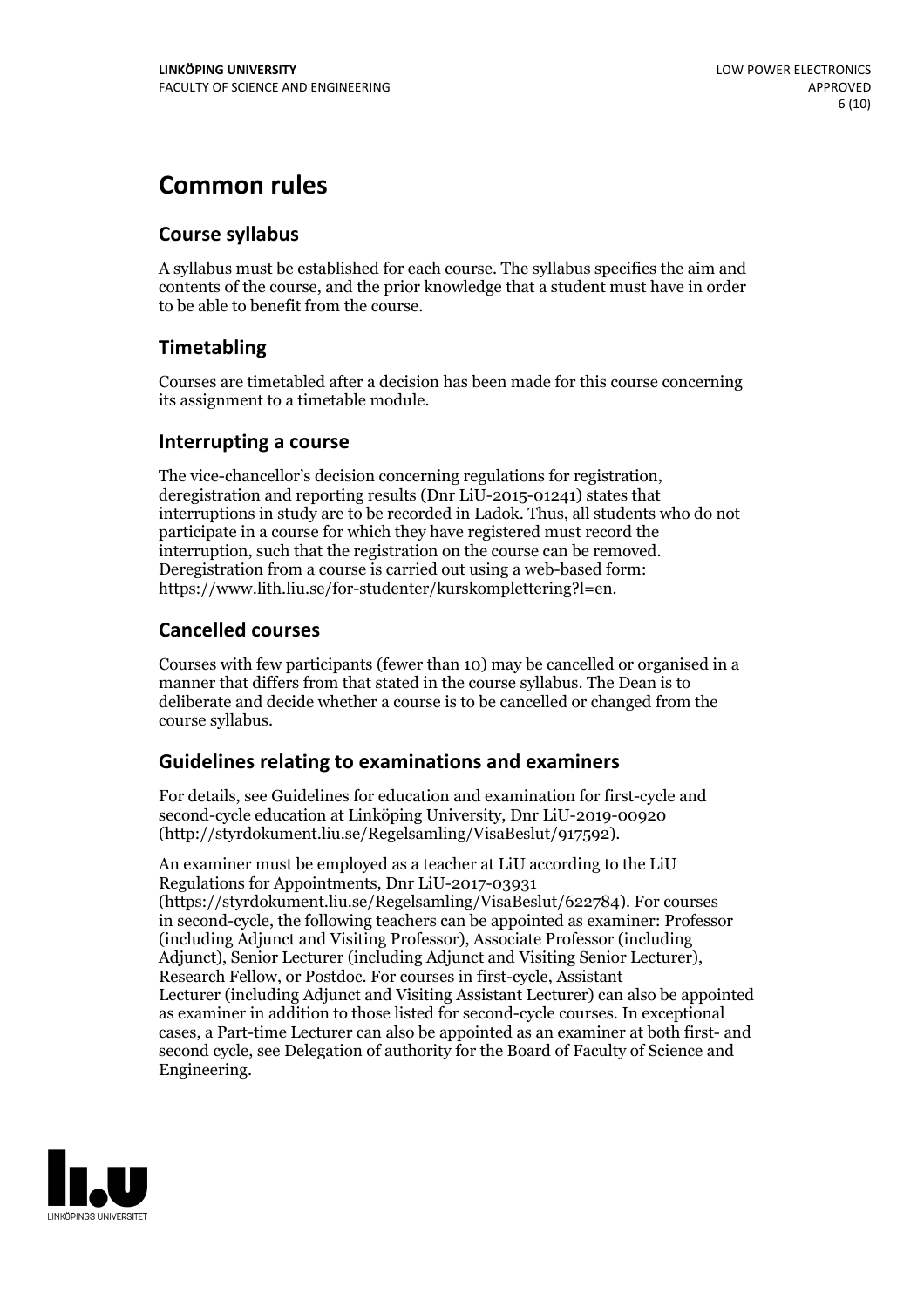### **Forms of examination**

#### **Principles for examination**

Written and oral examinations and digital and computer-based examinations are held at least three times a year: once immediately after the end of the course, once in August, and once (usually) in one of the re-examination periods. Examinations held at other times are to follow a decision of the board of studies.

Principles for examination scheduling for courses that follow the study periods:

- courses given in VT1 are examined for the first time in March, with re-examination in June and August
- courses given in VT2 are examined for the first time in May, with re-examination in August and October
- courses given in HT1 are examined for the first time in October, with re-examination in January and August
- courses given in HT2 are examined for the first time in January, with re-examination in March and in August.

The examination schedule is based on the structure of timetable modules, but there may be deviations from this, mainly in the case of courses that are studied and examined for several programmes and in lower grades (i.e. 1 and 2).

Examinations for courses that the board of studies has decided are to be held in alternate years are held three times during the school year in which the course is given according to the principles stated above.

Examinations for courses that are cancelled orrescheduled such that they are not given in one or several years are held three times during the year that immediately follows the course, with examination scheduling that corresponds to the scheduling that was in force before the course was cancelled or rescheduled.

When a course is given for the last time, the regular examination and two re-<br>examinations will be offered. Thereafter, examinations are phased out by offering three examinations during the following academic year at the same times as the examinations in any substitute course. If there is no substitute course, three examinations will be offered during re-examination periods during the following academic year. Other examination times are decided by the board of studies. In all cases above, the examination is also offered one more time during the academic year after the following, unless the board of studies decides otherwise.

If a course is given during several periods of the year (for programmes, or on different occasions for different programmes) the board or boards of studies determine together the scheduling and frequency of re-examination occasions.

### **Retakes of other forms of examination**

Regulations concerning retakes of other forms of examination than written examinations and digital and computer-based examinations are given in the LiU guidelines for examinations and examiners, http://styrdokument.liu.se/Regelsamling/VisaBeslut/917592.

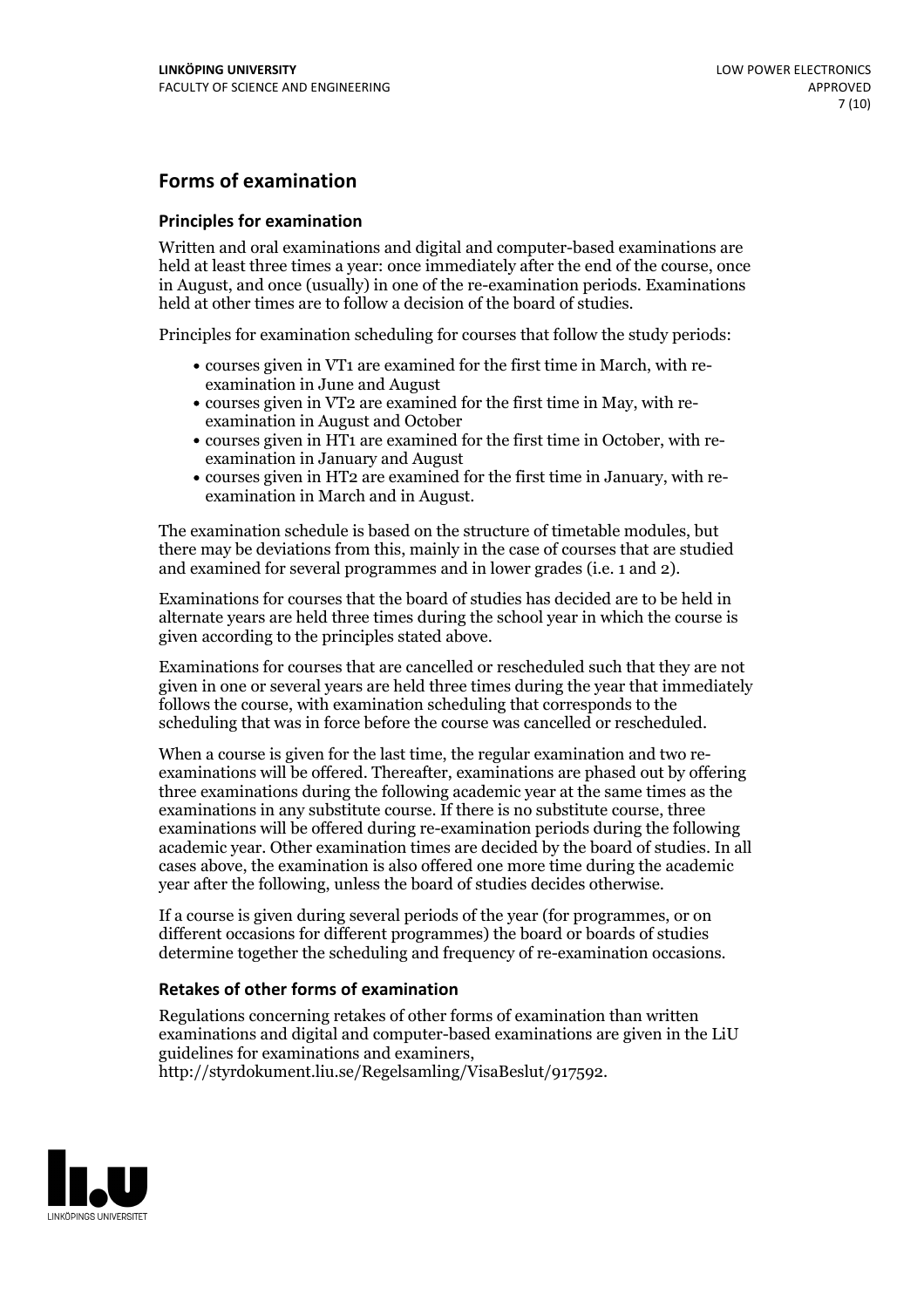#### **Registration for examination**

Until January 31 2021, the following applies according to previous guidelines: In order to take an written, digital or computer-based examination student must register in advance at the Student Portal during the registration period, which Candidates are informed of the location of the examination by email, four days in advance. Students who have not registered for an examination run the risk of being refused admittance to the examination, if space is not available.

From February 1 2021, new guidelines applies for registration for written, digital or computer-based examination, Dnr LiU-2020-02033 (https://styrdokument.liu.se/Regelsamling/VisaBeslut/622682).

Symbols used in the examination registration system:

\*\* denotes that the examination is being given for the penultimate time.

\* denotes that the examination is being given for the last time.

#### **Code of conduct for students during examinations**

Details are given in a decision in the university's rule book: http://styrdokument.liu.se/Regelsamling/VisaBeslut/622682.

#### **Retakes for higher grade**

Students at the Institute of Technology at LiU have the right to retake written examinations and digital and computer-based examinations in an attempt to achieve a higher grade. This is valid for all examination components with code "TEN", "DIT" and "DAT". The same right may not be exercised for other examination components, unless otherwise specified in the course syllabus.

A retake is not possible on courses that are included in an issued degree diploma.

#### **Grades**

The grades that are preferably to be used are Fail (U), Pass (3), Pass not without distinction  $(4)$  and Pass with distinction  $(5)$ .

- Grades U, 3, 4, 5 are to be awarded for courses that have written or digital examinations.<br>• Grades Fail (U) and Pass (G) may be awarded for courses with a large
- degree of practical components such as laboratory work, project work and
- $\bullet$  Grades Fail (U) and Pass (G) are to be used for degree projects and other independent work.

#### **Examination components**

The following examination components and associated module codes are used at the Faculty of Science and Engineering:

Grades U, 3, 4, 5 are to be awarded for written examinations (TEN) and

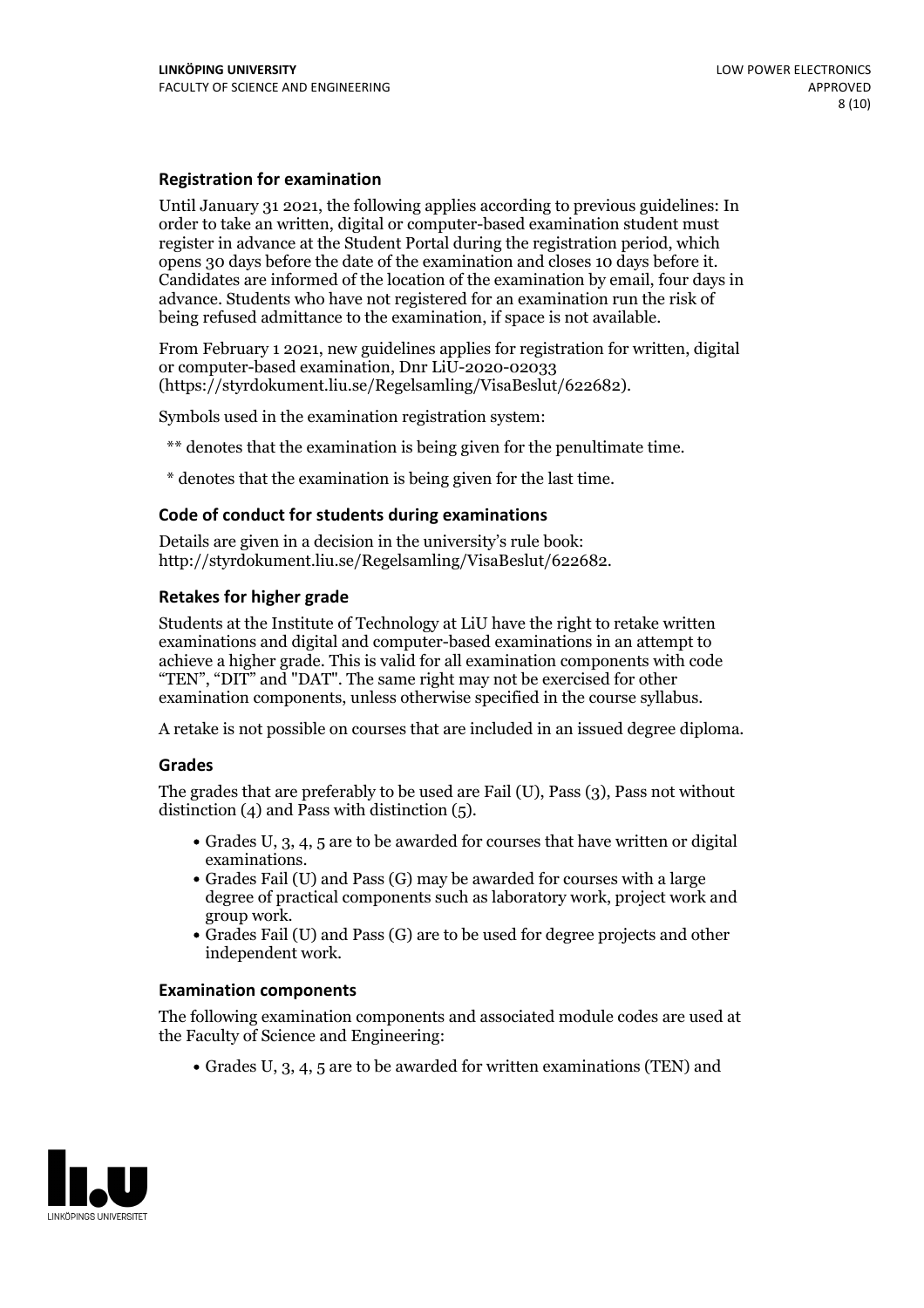- digital examinations (DIT).<br>• Examination components for which the grades Fail (U) and Pass (G) may be awarded are laboratory work (LAB), project work (PRA), preparatory written examination (KTR), digital preparatory written examination (DIK), oral examination (MUN), computer-based examination (DAT), home
- assignment (HEM), and assignment (UPG).<br>• Students receive grades either Fail (U) or Pass (G) for other examination components in which the examination criteria are satisfied principally through active attendance such as tutorial group (BAS) or examination item
- (MOM).<br>• Grades Fail (U) and Pass (G) are to be used for the examination components Opposition (OPPO) and Attendance at thesis presentation (AUSK) (i.e. part of the degree project).

In general, the following applies:

- 
- Mandatory course components must be scored and given <sup>a</sup> module code. Examination components that are not scored, cannot be mandatory. Hence, it is voluntary to participate in these examinations, and the voluntariness must be clearly stated. Additionally, if there are any associated conditions to the examination component, these must be clearly stated as well.<br>• For courses with more than one examination component with grades
- U,3,4,5, it shall be clearly stated how the final grade is weighted.

For mandatory components, the following applies: If special circumstances prevail, and if it is possible with consideration of the nature ofthe compulsory component, the examiner may decide to replace the compulsory component with another equivalent component. (In accordance with the LiU Guidelines for education and examination for first-cycle and second-cycle education at Linköping University, http://styrdokument.liu.se/Regelsamling/VisaBeslut/917592).

For written examinations, the following applies: If the LiU coordinator for students with disabilities has granted a student the right to an adapted examination for a written examination in an examination hall, the student has the right to it. If the coordinator has instead recommended for the student an adapted examination or alternative form of examination, the examiner may grant this if the examiner assesses that it is possible, based on consideration of the course objectives. (In accordance with the LiU Guidelines for education and examination for first-cycle and second-cycle education at Linköping University, http://styrdokument.liu.se/Regelsamling/VisaBeslut/917592).

#### **Reporting of examination results**

The examination results for a student are reported at the relevant department.

#### **Plagiarism**

For examinations that involve the writing of reports, in cases in which it can be assumed that the student has had access to other sources (such as during project work, writing essays, etc.), the material submitted must be prepared in accordance